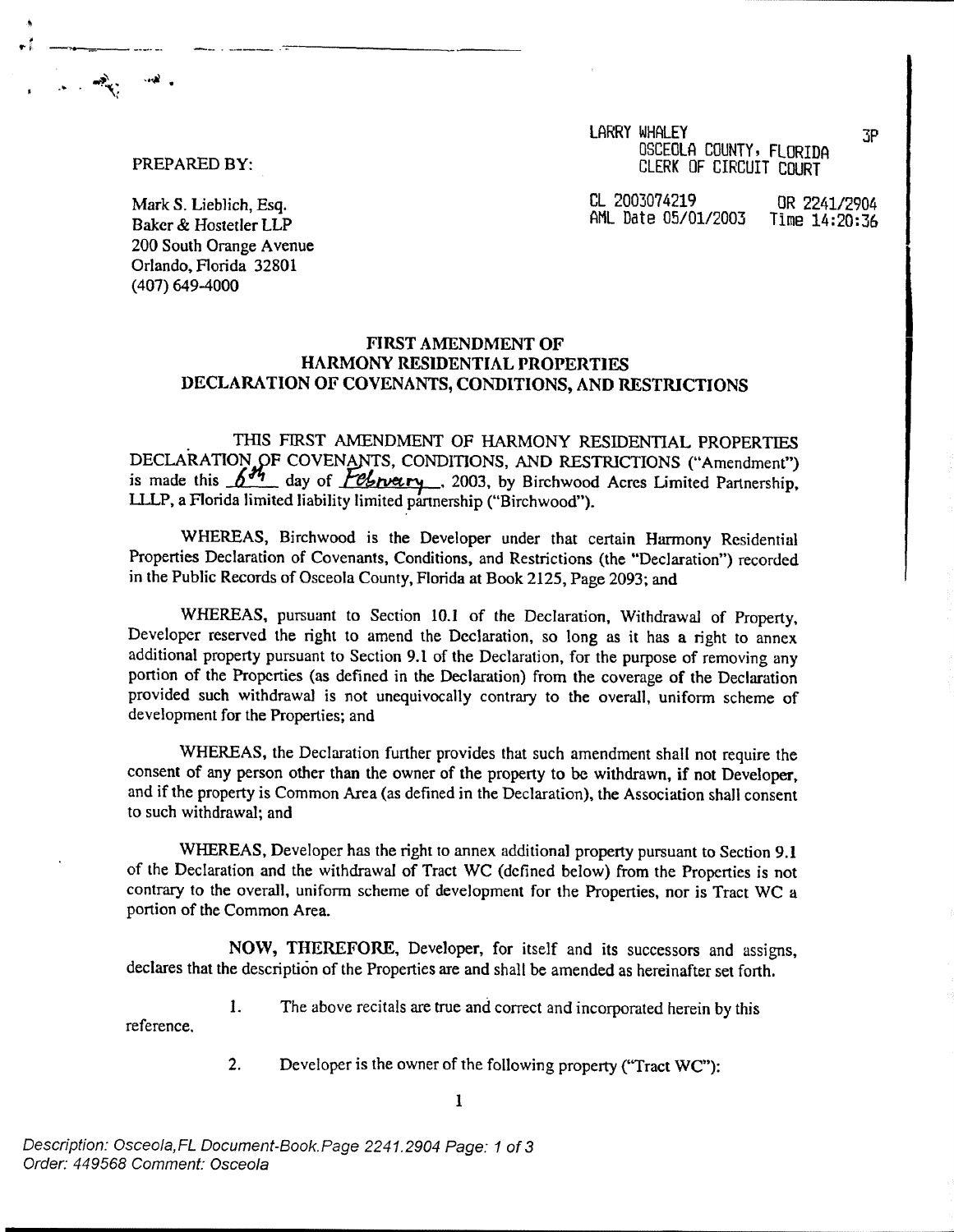CL 2003074219 OR 2241/2905

Tract WC according to the Plat of Birchwood Tracts Phase One recorded in Plat Book 14 , at Page 171 of the Public Records of Osceola County, Florida.

3. Tract WC is hereby removed from the Properties for all purposes and shall no longer be subject to the Declaration.

4. The terms and conditions of this Amendment shall run with the land and the benefits and burdens hereof and of the Declaration shall bind and inure to the benefit of the owners of the Properties, and any owner or occupant of other lands governed by the Declaration, and their successors, tenants and assigns.

**5.** To the extent that any provisions of the Declaration are different from or in contravention of matters set forth in this Amendment, this Amendment shall control as indicating the intent of the Developer. All other terms of the Declaration shall remain in full force and effect.

*IN WITNESS WHEREOF,* Developer has caused these presents to be executed on the day and year indicated below.

## DEVELOPER:

Birchwood Acres Limited Partnership, LLLP, a Florida limited liability limited partnership

ADDRESS: 4305 Neptune Road St. Cloud, Florida 34769

> By: Three E Corporation, a Florida corporation, its general partne

By: Name James L. Lentz Tine: President **Air ..L.e.ird**

[CORPORATE SEAL]

Name Printer Witness <sup>UNCSS</sup><br>CAROLYN M<sup>C</sup>ARTHU

Name Printed

2

Description: Osceola,FL Document-Book.Page 2241.2904 Page: 2 of 3 Order: 449568 Comment: Osceola